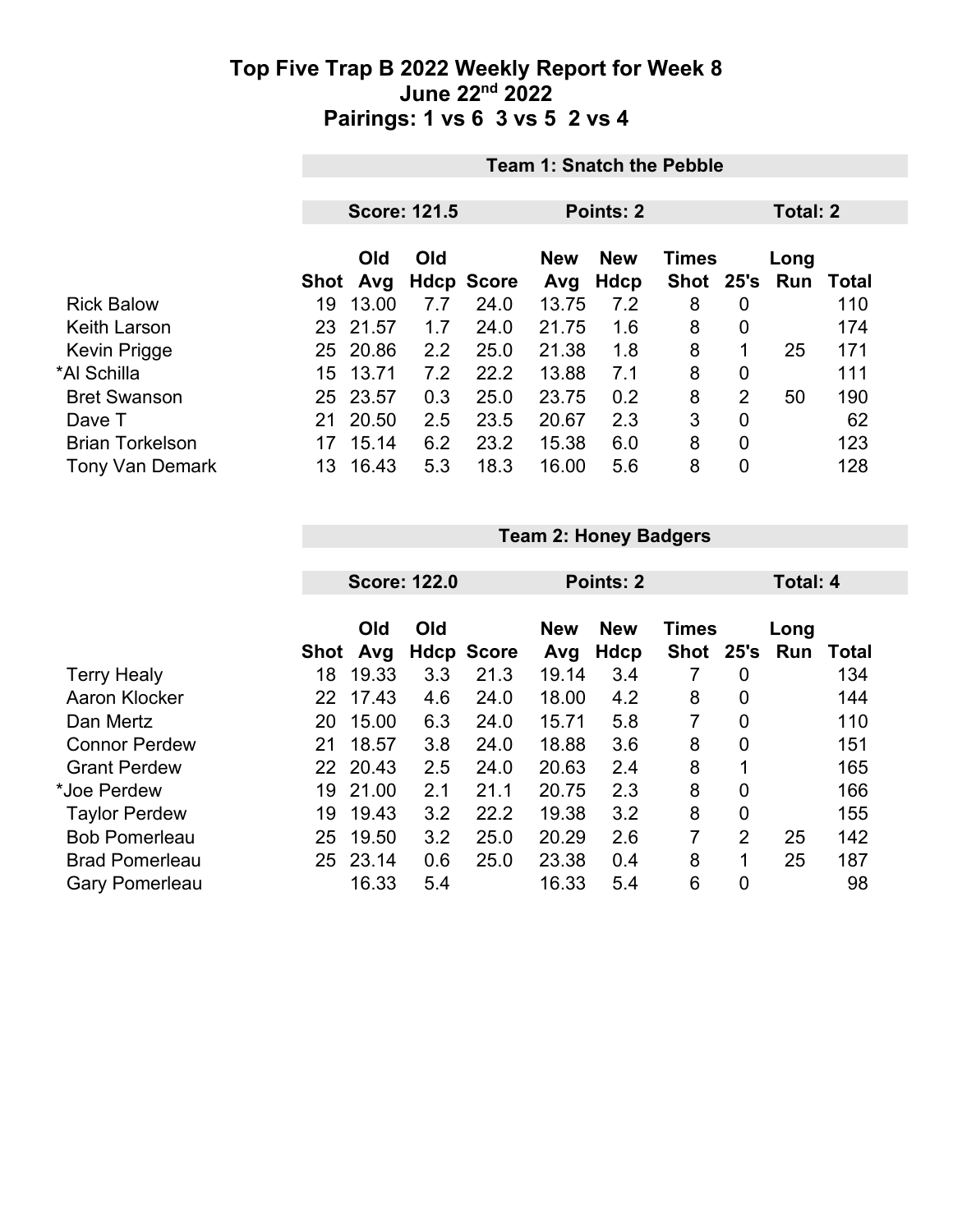|                         |     | <b>Team 3: Loss Leaders</b> |                     |                   |                   |                    |              |   |                             |     |  |  |
|-------------------------|-----|-----------------------------|---------------------|-------------------|-------------------|--------------------|--------------|---|-----------------------------|-----|--|--|
|                         |     |                             | <b>Score: 114.4</b> |                   | Points: 0         |                    |              |   | Total: 2                    |     |  |  |
|                         |     | <b>Old</b><br>Shot Avg      | Old                 | <b>Hdcp Score</b> | <b>New</b><br>Avg | <b>New</b><br>Hdcp | <b>Times</b> |   | Long<br>Shot 25's Run Total |     |  |  |
| Dean Larson             |     | 15.50                       | 6.0                 |                   | 15.50             | 6.0                | 6            | 0 |                             | 93  |  |  |
| <b>Anthony Marshall</b> | 20  | 18.86                       | 3.6                 | 23.6              | 19.00             | 3.5                | 8            | 0 |                             | 152 |  |  |
| Lauren McMillan         | 20. | 22.86                       | 0.8                 | 20.8              | 22.50             | 1.1                | 8            |   |                             | 180 |  |  |
| Michael McMillan        | 21  | 22.57                       | 1.0                 | 22.0              | 22.38             | 1.1                | 8            |   |                             | 179 |  |  |
| *Scott McMillan         |     | 22 20.86                    | 2.2                 | 24.0              | 21.00             | 2.1                | 8            | 0 |                             | 168 |  |  |
| Jared Zolik             | 24  | 21.29                       | 1.9                 | 24.0              | 21.63             | 1.7                | 8            | 0 |                             | 173 |  |  |

|                    |      | <b>Score: 118.7</b> |     |                   |                                          | Points: 0 |               |   | Total: 0 |       |  |
|--------------------|------|---------------------|-----|-------------------|------------------------------------------|-----------|---------------|---|----------|-------|--|
|                    |      | Old                 | Old |                   | <b>New</b><br><b>New</b><br><b>Times</b> |           |               |   |          |       |  |
|                    | Shot | Avg                 |     | <b>Hdcp Score</b> | Avg                                      | Hdcp      | Shot 25's Run |   | Long     | Total |  |
| Dave Dave          | 24   | 20.57               | 2.4 | 24.0              | 21.00                                    | 2.1       | 8             | 0 |          | 168   |  |
| <b>Fred Fred</b>   | 15   | 15.57               | 5.9 | 20.9              | 15.50                                    | 6.0       | 8             | 0 |          | 124   |  |
| Jerry Freese       |      | 22 20.00            | 2.8 | 24.0              | 20.25                                    | 2.6       | 8             | 0 |          | 162   |  |
| *Gary Gary         |      | 22 23.00            | 0.7 | 22.7              | 22.88                                    | 0.8       | 8             |   |          | 183   |  |
| Jeremy Jeremy      | 23   | 22.57               | 1.0 | 24.0              | 22.63                                    | 1.0       | 8             |   |          | 181   |  |
| <b>Terry Terry</b> | 24   | 23.14               | 0.6 | 24.0              | 23.25                                    | 0.5       | 8             | 0 |          | 186   |  |

**Team 4: Fred's Shoe Repair**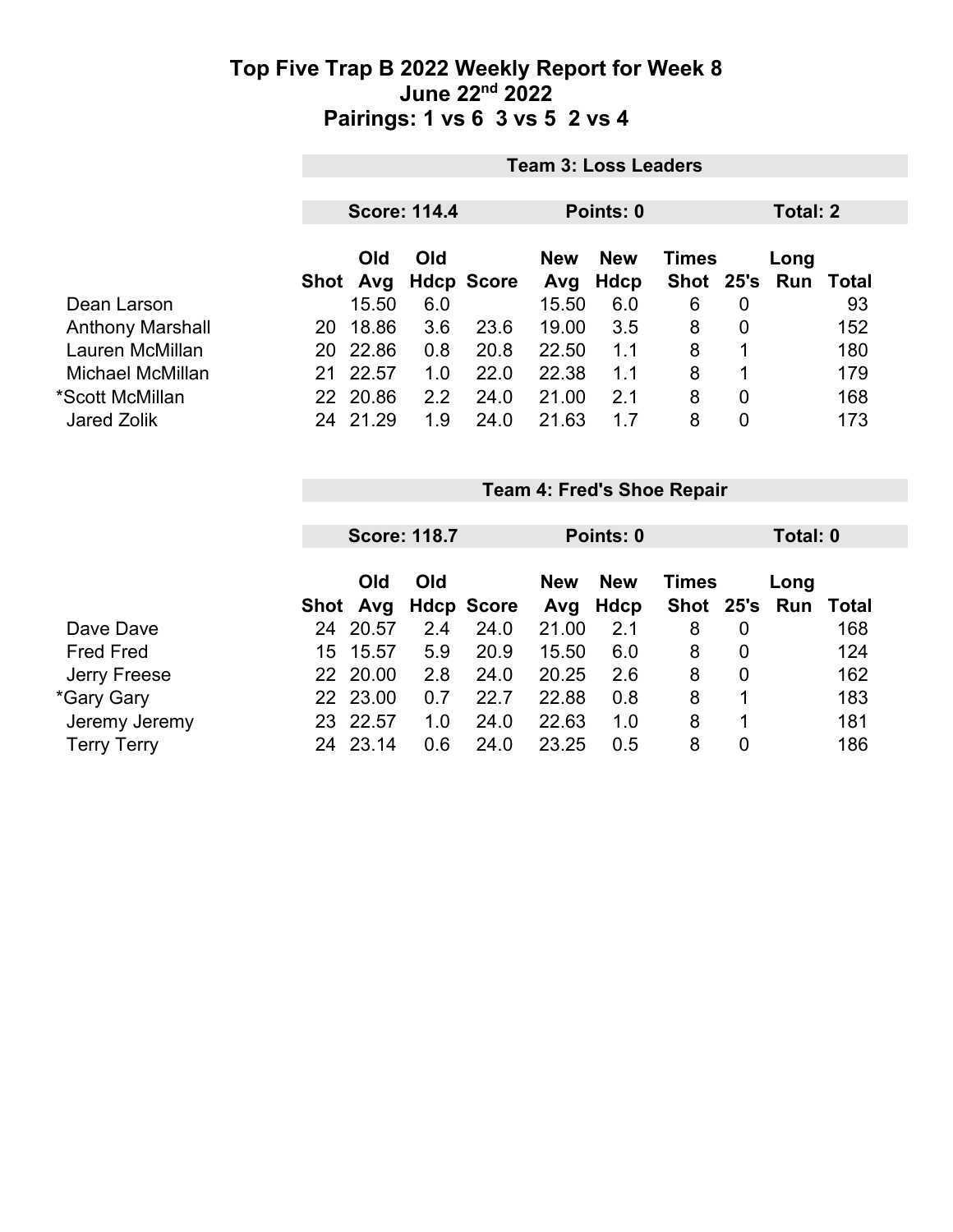|                        |      | <b>Team 5: Mallards</b> |     |                   |                                          |      |      |                |          |       |  |  |
|------------------------|------|-------------------------|-----|-------------------|------------------------------------------|------|------|----------------|----------|-------|--|--|
|                        |      | <b>Score: 118.4</b>     |     |                   | Points: 2                                |      |      |                | Total: 2 |       |  |  |
|                        |      | Old<br>Old              |     |                   | <b>New</b><br><b>New</b><br><b>Times</b> |      |      |                | Long     |       |  |  |
|                        | Shot | Avg                     |     | <b>Hdcp Score</b> | Avg                                      | Hdcp | Shot | 25's           | Run      | Total |  |  |
| Nick Corniea           | 24   | 20.86                   | 2.2 | 24.0              | 21.25                                    | 1.9  | 8    | 0              |          | 170   |  |  |
| <b>Todd Corniea</b>    | 24   | 22.57                   | 1.0 | 24.0              | 22.75                                    | 0.9  | 8    | 0              |          | 182   |  |  |
| Dennis Gertgen         | 24   | 22.57                   | 1.0 | 24.0              | 22.75                                    | 0.9  | 8    | $\overline{2}$ |          | 182   |  |  |
| Dan LeBeda             | 20.  | 20.00                   | 2.8 | 22.8              | 20.00                                    | 2.8  | 8    | $\overline{0}$ |          | 160   |  |  |
| <b>Stuart Nordbury</b> | 18   | 20.86                   | 2.2 | 20.2              | 20.50                                    | 2.5  | 8    | 1              |          | 164   |  |  |
| <b>Steve Norenberg</b> | 18   | 16.00                   | 5.6 | 23.6              | 16.25                                    | 5.4  | 8    | 0              |          | 130   |  |  |
| David Parker           | 18   | 21.86                   | 1.5 | 19.5              | 21.38                                    | 1.8  | 8    | 0              |          | 171   |  |  |
| Jon Schmidt            | 14   | 13.43                   | 7.4 | 21.4              | 13.50                                    | 7.4  | 8    | 0              |          | 108   |  |  |

**Team 6: Firing Blanks**

|                           |      |            | <b>Score: 118.3</b> |                   |            | Points: 0  |                |                | Total: 2 |       |  |
|---------------------------|------|------------|---------------------|-------------------|------------|------------|----------------|----------------|----------|-------|--|
|                           |      | Old<br>Old |                     |                   | <b>New</b> | <b>New</b> | <b>Times</b>   |                | Long     |       |  |
|                           | Shot | Avg        |                     | <b>Hdcp Score</b> | Avg        | Hdcp       | <b>Shot</b>    | 25's           | Run      | Total |  |
| Joe Drinka                | 22   | 17.57      | 4.5                 | 24.0              | 18.13      | 4.1        | 8              | 0              |          | 145   |  |
| <b>William Hildebrand</b> | 11   | 16.29      | 5.4                 | 16.4              | 15.63      | 5.9        | 8              | 0              |          | 125   |  |
| <b>Brianna Klein</b>      | 17   | 14.67      | 6.5                 | 23.5              | 15.00      | 6.3        | $\overline{7}$ | $\overline{0}$ |          | 105   |  |
| Ron Lagace                | 11   | 13.14      | 7.6                 | 18.6              | 12.88      | 7.8        | 8              | 0              |          | 103   |  |
| <b>Tyler Paskey</b>       | 16   | 20.57      | 2.4                 | 18.4              | 20.00      | 2.8        | 8              | $\overline{0}$ |          | 160   |  |
| *Brian Pevito             |      | 22 22.00   | 1.4                 | 23.4              | 22.00      | 1.4        | 8              | 0              |          | 176   |  |
| Lynn Pevito               |      | 11.50      | 8.8                 |                   | 11.50      | 8.8        | 6              | 0              |          | 69    |  |
| <b>Ryan Simon</b>         | 17   | 14.86      | 6.4                 | 23.4              | 17.29      | 4.7        | 7              | $\overline{0}$ |          | 121   |  |
| <b>Tom Simon</b>          | 20   | 18.29      | 4.0                 | 24.0              | 18.50      | 3.9        | 8              | $\mathbf 0$    |          | 148   |  |
| Ryan Vanderlau            | 13   | 17.20      | 4.8                 | 17.8              | 16.50      | 5.3        | 6              | $\overline{0}$ |          | 99    |  |

| Super Shooters: Kevin Prigge |                       | 25 |
|------------------------------|-----------------------|----|
|                              | <b>Bret Swanson</b>   | 50 |
|                              | <b>Bob Pomerleau</b>  | 25 |
|                              | <b>Brad Pomerleau</b> | 25 |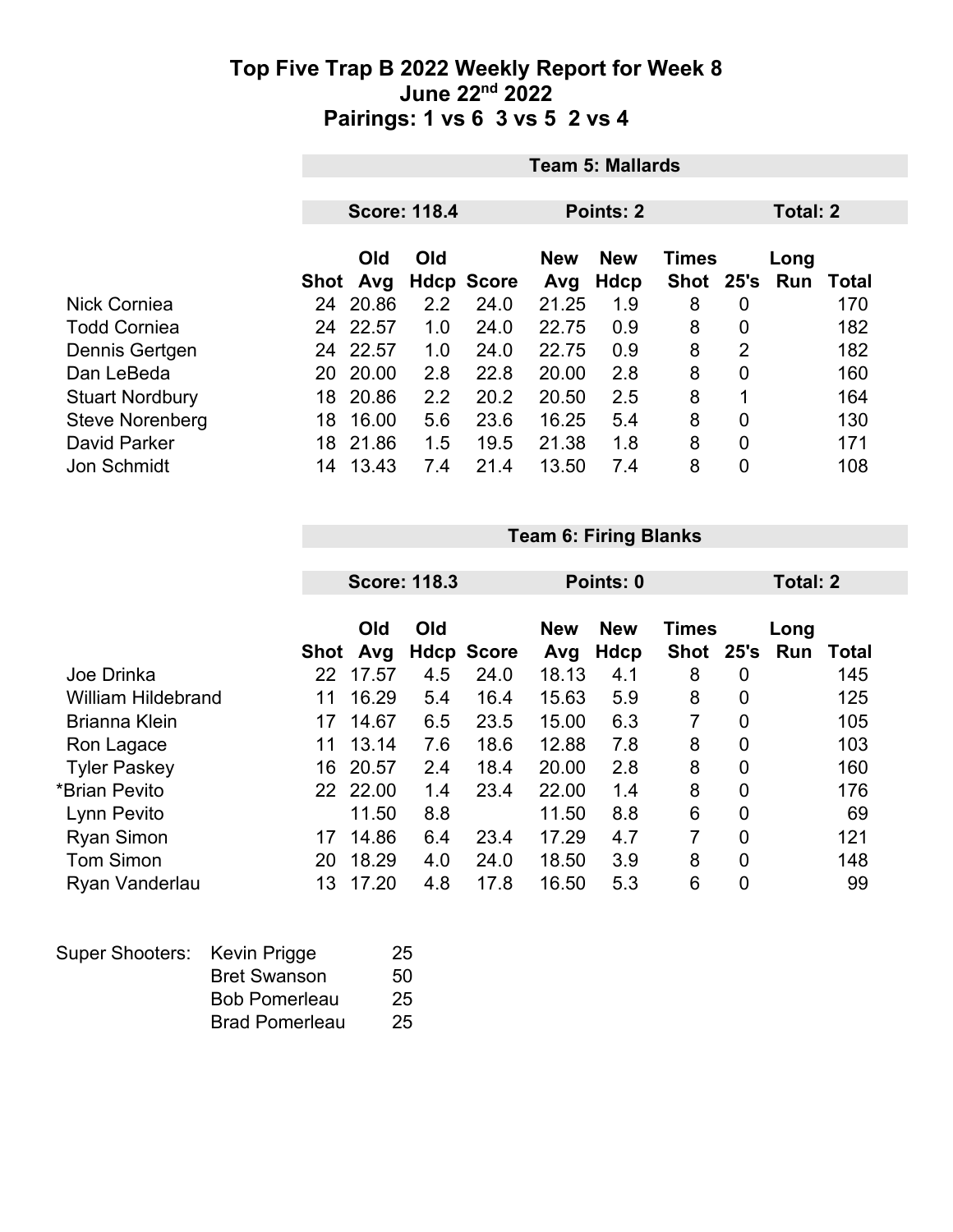# **Top Five Trap B 2022 Team Standings through week 8**

| Team 2 | <b>Honey Badgers</b>      | 4.0 |
|--------|---------------------------|-----|
| Team 6 | <b>Firing Blanks</b>      | 2.0 |
| Team 5 | <b>Mallards</b>           | 2.0 |
| Team 3 | <b>Loss Leaders</b>       | 2.0 |
| Team 1 | <b>Snatch the Pebble</b>  | 2.0 |
| Team 4 | <b>Fred's Shoe Repair</b> | 0.0 |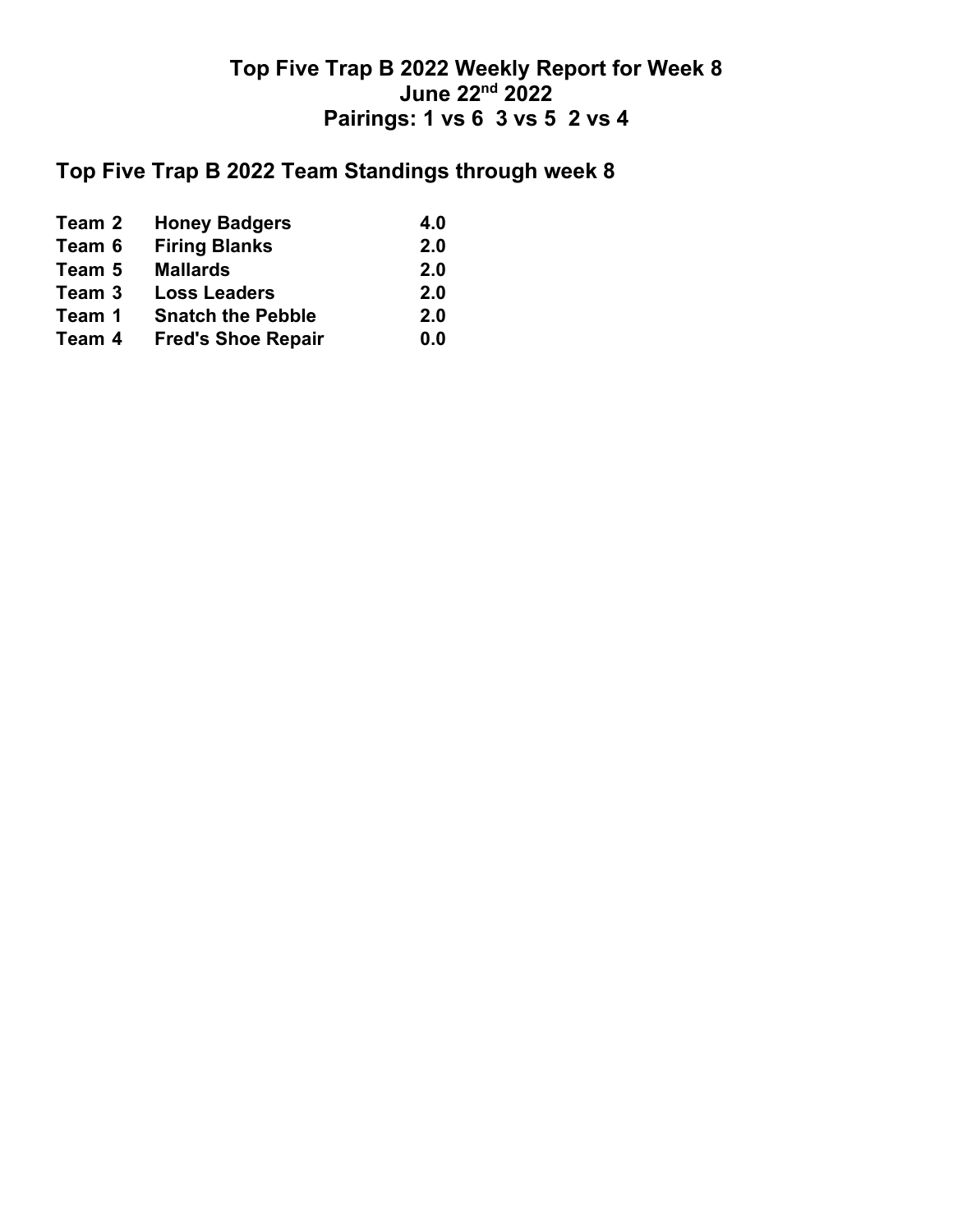# **Top Five Trap B 2022 Total Target Leaders Through Week 8**

| Shooter                   | Total | Avg   |                | Rounds Straights Team |                           |
|---------------------------|-------|-------|----------------|-----------------------|---------------------------|
| <b>Bret Swanson</b>       | 190   | 23.75 | 8              | $\overline{2}$        | <b>Snatch the Pebble</b>  |
| <b>Brad Pomerleau</b>     | 187   | 23.38 | 8              | 1                     | <b>Honey Badgers</b>      |
| <b>Terry Terry</b>        | 186   | 23.25 | 8              | 0                     | <b>Fred's Shoe Repair</b> |
| <b>Gary Gary</b>          | 183   | 22.88 | 8              | 1                     | <b>Fred's Shoe Repair</b> |
| Dennis Gertgen            | 182   | 22.75 | 8              | $\overline{2}$        | <b>Mallards</b>           |
| <b>Todd Corniea</b>       | 182   | 22.75 | 8              | $\mathbf 0$           | <b>Mallards</b>           |
| Jeremy Jeremy             | 181   | 22.63 | 8              | 1                     | <b>Fred's Shoe Repair</b> |
| Lauren McMillan           | 180   | 22.50 | 8              | 1                     | Loss Leaders              |
| <b>Michael McMillan</b>   | 179   | 22.38 | 8              | 1                     | <b>Loss Leaders</b>       |
| <b>Brian Pevito</b>       | 176   | 22.00 | 8              | 0                     | <b>Firing Blanks</b>      |
| <b>Keith Larson</b>       | 174   | 21.75 | 8              | 0                     | <b>Snatch the Pebble</b>  |
| <b>Jared Zolik</b>        | 173   | 21.63 | 8              | $\mathbf 0$           | <b>Loss Leaders</b>       |
| Kevin Prigge              | 171   | 21.38 | 8              | 1                     | <b>Snatch the Pebble</b>  |
| <b>David Parker</b>       | 171   | 21.38 | 8              | 0                     | <b>Mallards</b>           |
| <b>Nick Corniea</b>       | 170   | 21.25 | 8              | 0                     | <b>Mallards</b>           |
| <b>Scott McMillan</b>     | 168   | 21.00 | 8              | $\mathbf 0$           | Loss Leaders              |
| Dave Dave                 | 168   | 21.00 | 8              | 0                     | <b>Fred's Shoe Repair</b> |
| Joe Perdew                | 166   | 20.75 | 8              | $\mathbf 0$           | <b>Honey Badgers</b>      |
| <b>Grant Perdew</b>       | 165   | 20.63 | 8              | 1                     | <b>Honey Badgers</b>      |
| <b>Stuart Nordbury</b>    | 164   | 20.50 | 8              | 1                     | <b>Mallards</b>           |
| <b>Jerry Freese</b>       | 162   | 20.25 | 8              | 0                     | <b>Fred's Shoe Repair</b> |
| <b>Tyler Paskey</b>       | 160   | 20.00 | 8              | 0                     | <b>Firing Blanks</b>      |
| Dan LeBeda                | 160   | 20.00 | 8              | 0                     | <b>Mallards</b>           |
| <b>Taylor Perdew</b>      | 155   | 19.38 | 8              | 0                     | <b>Honey Badgers</b>      |
| <b>Anthony Marshall</b>   | 152   | 19.00 | 8              | 0                     | <b>Loss Leaders</b>       |
| <b>Connor Perdew</b>      | 151   | 18.88 | 8              | 0                     | <b>Honey Badgers</b>      |
| <b>Tom Simon</b>          | 148   | 18.50 | 8              | 0                     | <b>Firing Blanks</b>      |
| Joe Drinka                | 145   | 18.13 | 8              | $\mathbf 0$           | <b>Firing Blanks</b>      |
| <b>Aaron Klocker</b>      | 144   | 18.00 | 8              | 0                     | <b>Honey Badgers</b>      |
| <b>Bob Pomerleau</b>      | 142   | 20.29 | 7              | 2                     | <b>Honey Badgers</b>      |
| <b>Terry Healy</b>        | 134   | 19.14 | $\overline{7}$ | 0                     | <b>Honey Badgers</b>      |
| <b>Steve Norenberg</b>    | 130   | 16.25 | 8              | 0                     | <b>Mallards</b>           |
| <b>Tony Van Demark</b>    | 128   | 16.00 | 8              | 0                     | <b>Snatch the Pebble</b>  |
| <b>William Hildebrand</b> | 125   | 15.63 | 8              | 0                     | <b>Firing Blanks</b>      |
| <b>Fred Fred</b>          | 124   | 15.50 | 8              | 0                     | <b>Fred's Shoe Repair</b> |
| <b>Brian Torkelson</b>    | 123   | 15.38 | 8              | 0                     | <b>Snatch the Pebble</b>  |
| <b>Ryan Simon</b>         | 121   | 17.29 | $\overline{7}$ | 0                     | <b>Firing Blanks</b>      |
| Al Schilla                | 111   | 13.88 | 8              | 0                     | <b>Snatch the Pebble</b>  |